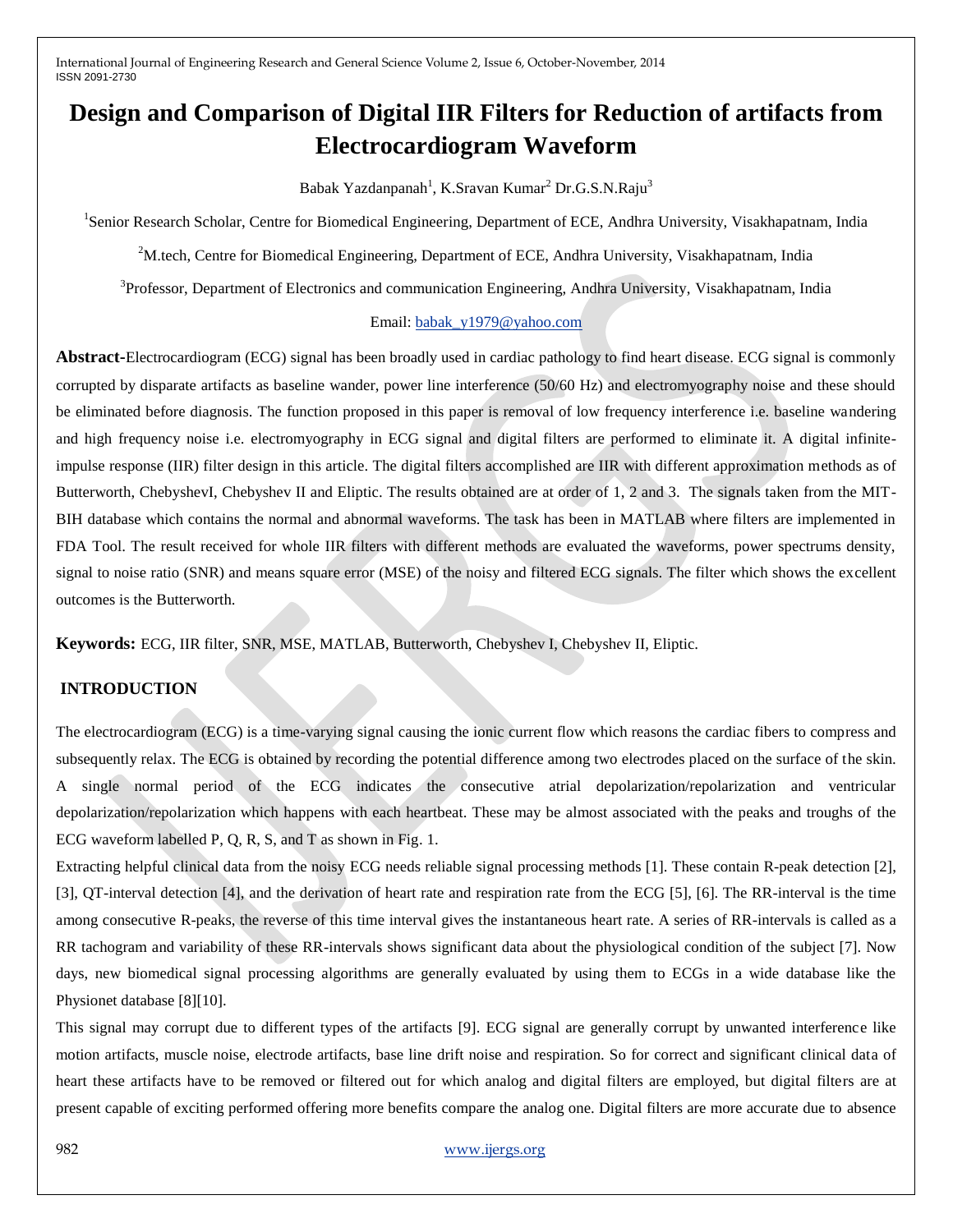of instrumentation.

The typical digital signal processing (DSP) includes z transform, correlation, Fourier transform, convolution, and filtering, etc. The benefits of DSP are programmable; it has excellent reliance, high accuracy, strong anti-interference, simple to maintain, and simple to design for gaining linear phase, etc. IIR methods have an impulse response function that is non zero over an infinite duration of time. IIR Filter can be accomplished as either analog or digital filter. In digital filter, the output feedback is rapidly apparent in the equation describing the output.

The process of removing noise has been success when applying filtering method such as linear filter and moving average filter. Complete filter design is accomplished with FDA tool in the MATLAB. In this paper display the performance of digital IIR filters with different methods. In the results are indicating to comparatively in frequency spectrum density , signal to noise ratio (SNR) and mean square error (MSE).The designed filters are tested with the samples from MIT-BIH database through the physionet website.



#### **Digital IIR filter**

Digital Filters are designed by using the values of both the past outputs and the present input, an action brought about by convolution. If such a filter is subjected to an impulse then its output not requirement essentially become zero. The impulse response of such a filter may be infinite in period. Such a filter is known as an Infinite Impulse Response filter or IIR filter. The infinite impulse response of such a filter implies the capability of the filter to have an infinite impulse response. This represents that the system is prone to feedback and inconstancy.

The paper indicates various types of IIR filters containing the Butterworth Filter, Chebyshev I & II Filters and Elliptic of Low pass, High pass and Band stop filters. IIR filters are designed fundamentally by the Impulse immutability or the Bilinear Transformation method. IIR filter is determined by below equations:

$$
y(m) = \sum_{k=1}^{N} a_k y(m-k) + \sum_{k=0}^{M} b_k x(m-k)
$$
 (1)

#### **A) Butterworth Filters**

The Butterworth filter is a kind of [signal processing filter](http://en.wikipedia.org/wiki/Filter_(signal_processing)) designed to have as flat a [frequency response](http://en.wikipedia.org/wiki/Frequency_response) as possible in the [passband.](http://en.wikipedia.org/wiki/Passband) It is also mentioned to as a maximally flat magnitude filter. Butterworth filters are normal in character and of different orders, the lowest order showing the excellent in the time domain, and the higher orders showing better in the frequency domain. Butterworth or maximally flat filters have a uniform amplitude frequency response which is maximally flat at zero frequency response and the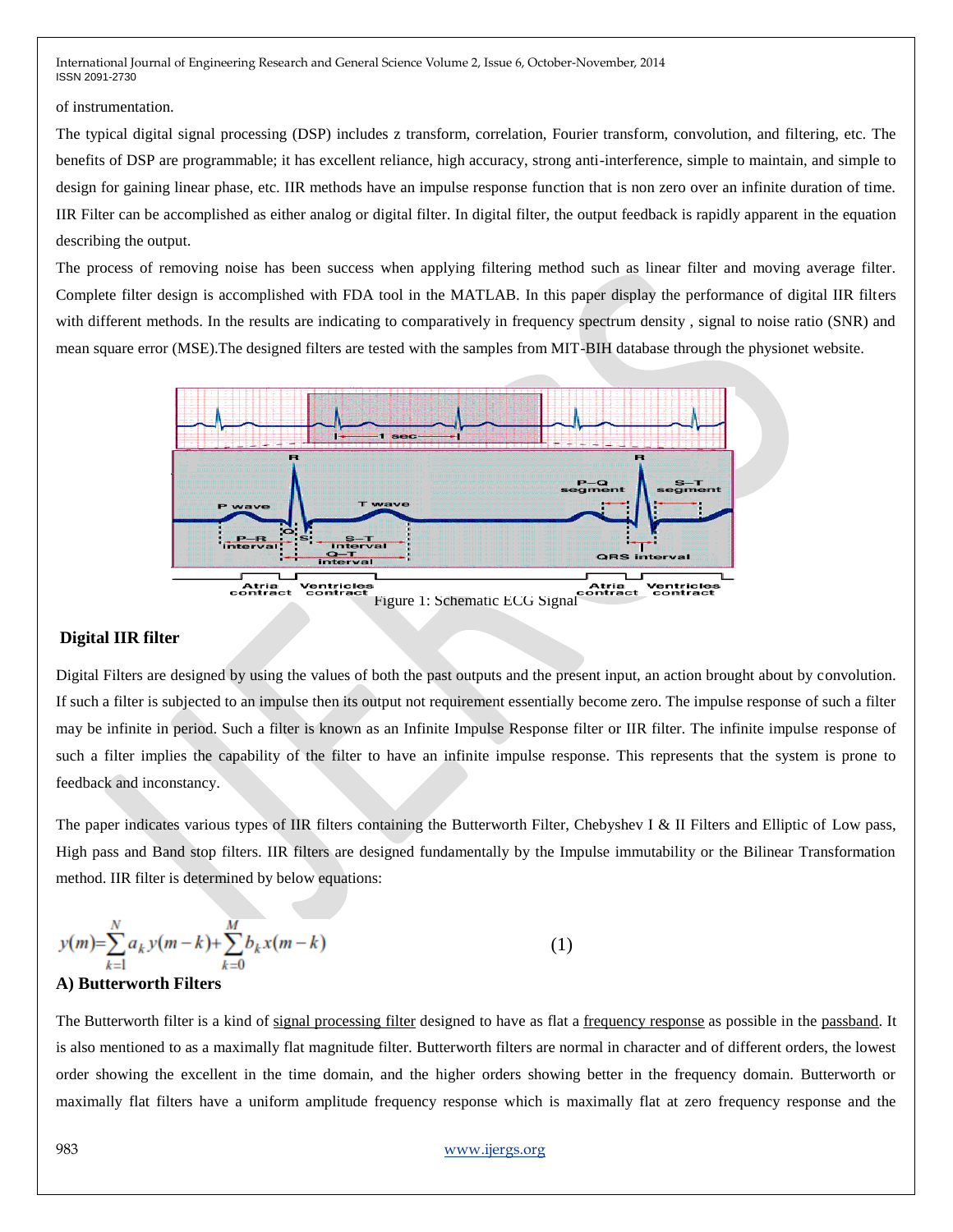amplitude frequency response reductions logarithmically with increasing frequency. The Butterworth filter has minimal phase shift over the filter's band pass when evaluate to other conventional filters

$$
\overline{B(\omega)}B(\omega) = \frac{1}{1 + \left(\frac{\omega}{\omega_0}\right)^{2n}}\tag{2}
$$

#### **B) Chebyshev Filters:**

Chebyshev filters have the feature that they minimize the error between the idealized and the real filter characteristic over the range of the filter, but with ripples in the passband. Because of the passband ripple intrinsic in Chebyshev filters, the ones that have a smoother response in the passband but a more irregular response in the stopband are preferred for some applications. Chebyshev filters are of two types: Chebyshev I filters are all pole filters which are equi-ripple in the passband and are montonic in the stopband. Chebyshev II filters contain both poles and zeros presenting montonic behaviour in passband and equi-ripple in the stopband. The frequency response of the filter is given by

 $(3)$ 

$$
|\mathbf{H}(\Omega)|^2 = (1 + \epsilon^2 \mathbf{T}_N^{-2} (\Omega/\Omega_P))^2
$$

Where  $\epsilon$  is a parameter related to the ripple present in the pass band

 $T_N = \cos(N\cos^{-1}x)$   $|x| \le 1$  (4)<br>  $\cos(N\cosh^{-1}x)$   $|x| > 1$  (4)

#### **C) Elliptic Filters:**

Elliptic filters are determined by equi-ripples in both passband and stop bands. The amount of ripple in each band is independently adjustable, and no other filter of equal order can have a faster transition in [gain](http://en.wikipedia.org/wiki/Gain) between the [passband](http://en.wikipedia.org/wiki/Passband) and the [stopband,](http://en.wikipedia.org/wiki/Stopband) for the given values of ripple (whether the ripple is equalized or not). Alternatively, one may give up the ability to independently adjust the passband and stopband ripple, and instead design a filter which is maximally insensitive to component variations. They prepare a realization with the lowest order for a specific set of conditions.

$$
|H(j\Omega)|=10^{-Rp/20}\ \Omega=1
$$

 $(5)$ 

As the ripple in the stop band approaches zero, the filter becomes a type I [Chebyshev filter.](http://en.wikipedia.org/wiki/Chebyshev_filter) As the ripple in the passband approaches zero, the filter becomes a type II [Chebyshev filter](http://en.wikipedia.org/wiki/Chebyshev_filter) and finally, as both ripple values approach zero, the filter becomes a [Butterworth](http://en.wikipedia.org/wiki/Butterworth_filter)  [filter.](http://en.wikipedia.org/wiki/Butterworth_filter)

## **METHODOLOGY**

ECG signal is fundamentally containing of frequency between 0-250Hz. Research proofs that the frequency range of the ECG signal is 0-250 Hz, The sampling frequency was selected to facilitate performances of 60 Hz digital notch filter in arrhymia detectors, sampling frequency of data signal is 360 Hz and amplitude 1mv.We designed the filter for corrupted ECG signal in four steps: In first step with the help of FDA Tool in MATLAB software design IIR with high pass filter cut off frequency 0.5 Hz to eliminating baseline wander noise from noisy ECG signal, in second step removing power line interference (50/60 Hz) by band stop with cut off frequency (59.5Hz-60.5 Hz) , in third step we reducing EMG noise by applying low pass filter with cut off frequency 100Hz, finally moving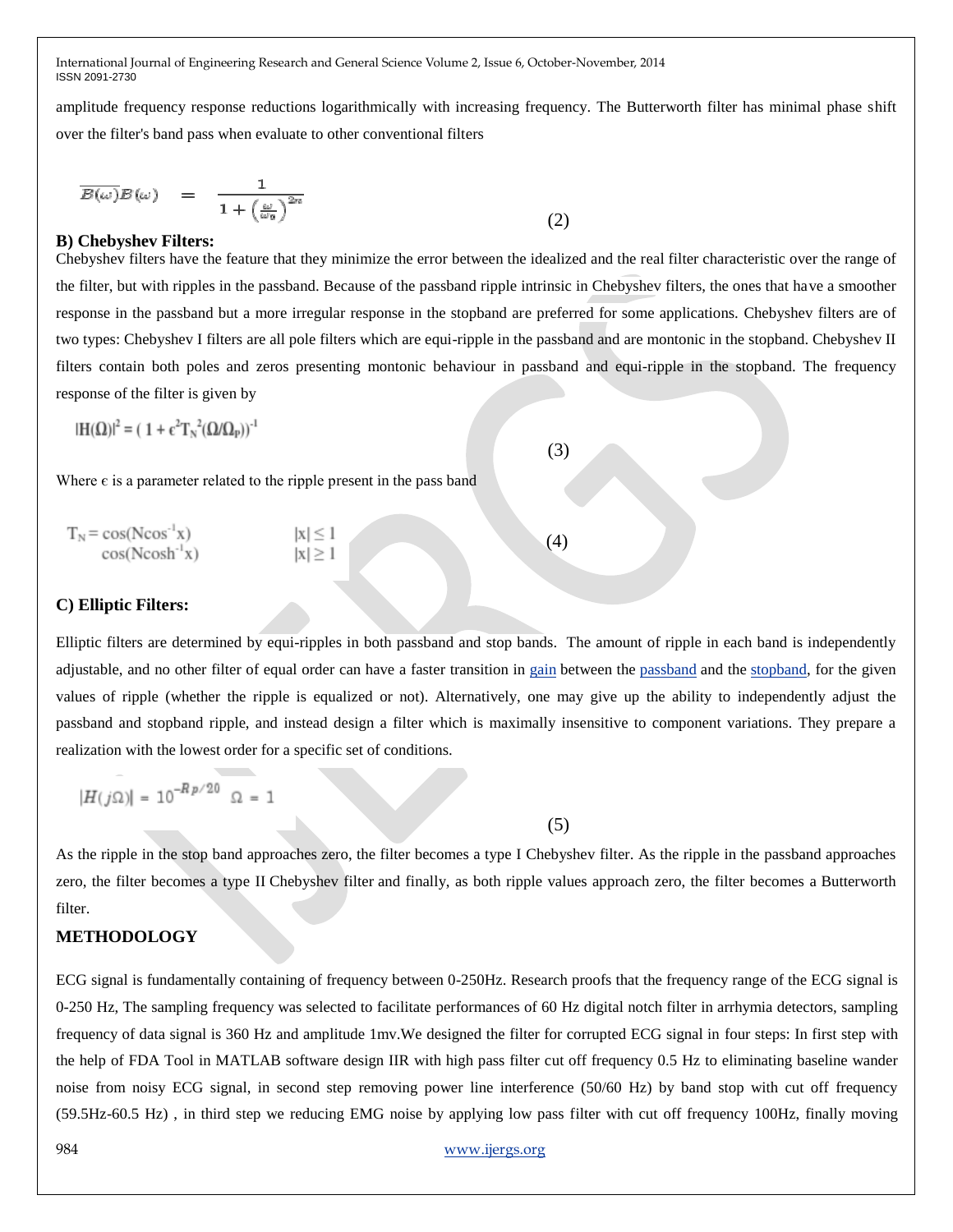average filter to smooth the ECG waveform. The task was accomplished in various orders. The efficiency analysis contained the comparison of outcomes generated by filters designed during the modelling method with replacing filter parameters so arranging them the one where outcomes obtained were best. The results were collected with performing the filters through the ECG database from MIT-BIH site. The ECG samples 100m,104m,105m,106m,108m,109m(MLII,VI) obtained from MIT have supported the own research into arrhymia database consists 48 half hours excerpts of two channel ambulatory ECG recordings are utilized to verify the results of digital filter designed as described above in methodology.



Fig.2. ECG before & after filtering of Baseline Wander Fig.2. ECG before & after filtering of Baseline Wander (FFT)

#### **RESULTS**

The results were generated with the designed filters applying various raw MIT-BIH data for various methods of digital IIR high pass filter and low pass filter. The filter with various methods at order 1, 2 and 3 shows different results. The graphs for the signal and their power spectrums density before and after filtering are shown for various methods at 1 order.

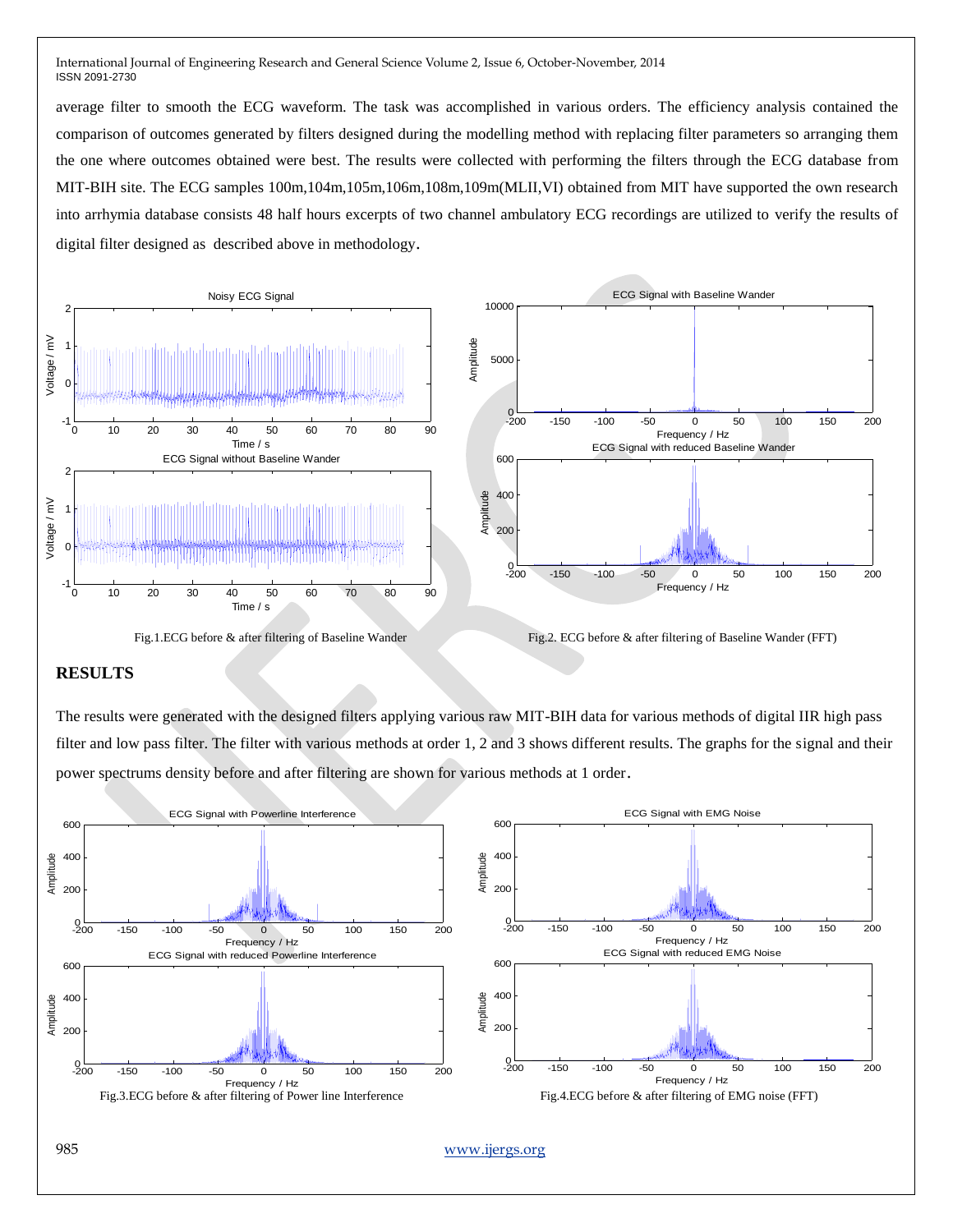In Butterworth based on IIR filter response, it was clear that the filter has sharp attenuation and pulsation in the stop band. In the pass band, the filter was found to be stable. The Chebyshev I, Chebyshev II and Eliptic do not have a sharp cut-off like the Butterworth. The above figures show the filtered ECG signal by passing through the IIR filter based on various approximation methods respectively.

Using these methods, we designed the high pass filter of cut-off frequency 0.5 Hz for eliminating baseline wandering, band stop filter of cut-off frequency 59.50Hz - 60.50 Hz for removing power line interference and the low pass filter of cut-off frequency 100Hz for reducing EMG noise.

The Comparison of different IIR filters by calculation of SNR (Signal to noise ratio) and MSE (mean square error) was done at 1 orders. The results are shown in tabular form:

| MIT-BIH  | SNR of    | Signal to noise ratio of IIR filtered ECG signal |                     |           |         |  |  |
|----------|-----------|--------------------------------------------------|---------------------|-----------|---------|--|--|
|          |           |                                                  |                     |           |         |  |  |
| real ECG | noisy ECG | Butterworth                                      |                     | Chebyshev | Eliptic |  |  |
| data     | signal    |                                                  | Chebyshev<br>Type 1 | Type 2    |         |  |  |
| 100m     | 12.2022   | 12.6683                                          | 12.2861             | 2.0299    | 12.2861 |  |  |
| 104m     | 8.0892    | 7.6443                                           | 7.7751              | 2.1893    | 7.7751  |  |  |
| 105m     | 8.3009    | 8.2761                                           | 8.2661              | 3.8530    | 8.2661  |  |  |
| 106m     | 10.1212   | 9.9547                                           | 9.9547              | 0.7720    | 9.9547  |  |  |
| 108m     | 4.7045    | 4.1787                                           | 4.2032              | 0.9093    | 4.2032  |  |  |
| 109m     | 6.3300    | 6.2211                                           | 6.2263              | 1.1050    | 6.1828  |  |  |

# SNR OF ECG BEFORE AND AFTER FILTERING ORDER -1

## MSE OF ECG BEFORE AND AFTER FILTERING ORDER -1

| MIT-BIH  | MSE of    | MSE of IIR filtered ECG signal |                     |            |         |  |
|----------|-----------|--------------------------------|---------------------|------------|---------|--|
| real ECG | noisy ECG | <b>Butterworth</b>             |                     | Chebyshev  | Eliptic |  |
| data     | signal    |                                | Chebyshev<br>Type 1 | Type 2     |         |  |
|          |           |                                |                     |            |         |  |
| 100m     | 0.1391    | 0.0284                         | 0.0293              | 6.5477e-14 | 0.0293  |  |
| 104m     | 0.1303    | 0.0612                         | 0.0654              | 9.9768e-14 | 0.0654  |  |
| 105m     | 0.1423    | 0.0914                         | 0.0934              | 5.0927e-14 | 0.0937  |  |
| 106m     | 0.1288    | 0.0897                         | 0.0925              | 5.3251e-14 | 0.0925  |  |
| 108m     | 0.0892    | 0.0208                         | 0.0226              | 8.5044e-14 | 0.0226  |  |
| 109m     | 0.2500    | 0.1653                         | 0.1698              | 1.3127e-14 | 0.1680  |  |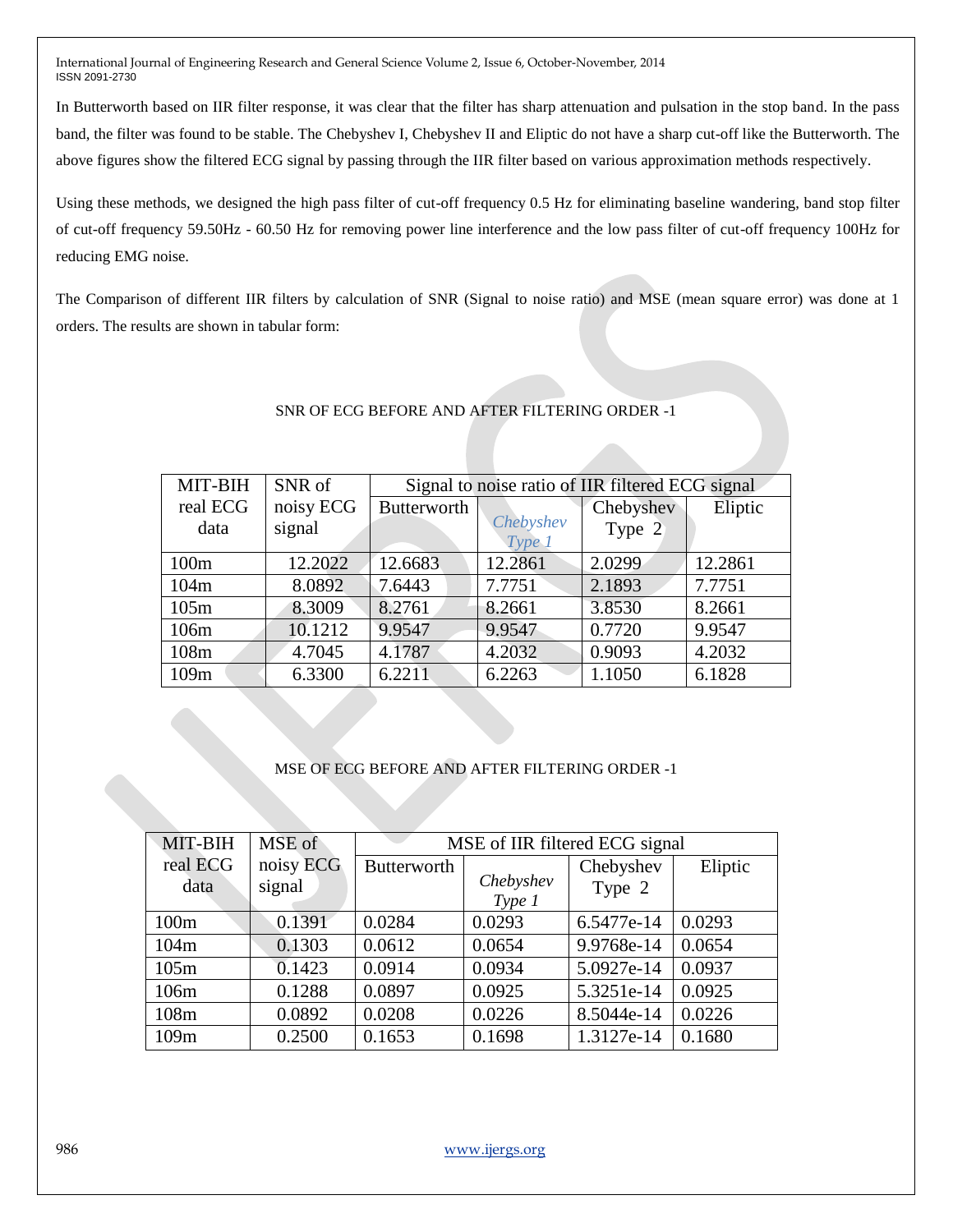

## **CONCLUSION**

This article, introduced a method used for artifacts reduction from ECG signal which basically includes of designing of filter with various approximation methods as of Butterworth, ChebyshevI, Chebyshev II and Eliptic with different order 1, 2, 3 with proper parameters indicating the best outcomes of baseline wander noise, power line interference, and electromyography noise removal. The results for various filters are considered and evaluated by waveforms, power spectrums density (PSD), signal to noise ratio (SNR), Mean square error (MSE) where Butterworth show the best outcome. The order 1 of filters designed showing the best results comparison to order 2 and 3. Hence it can be finalized that Butterworth shows best outcomes at order 1.



987 www.ijergs.org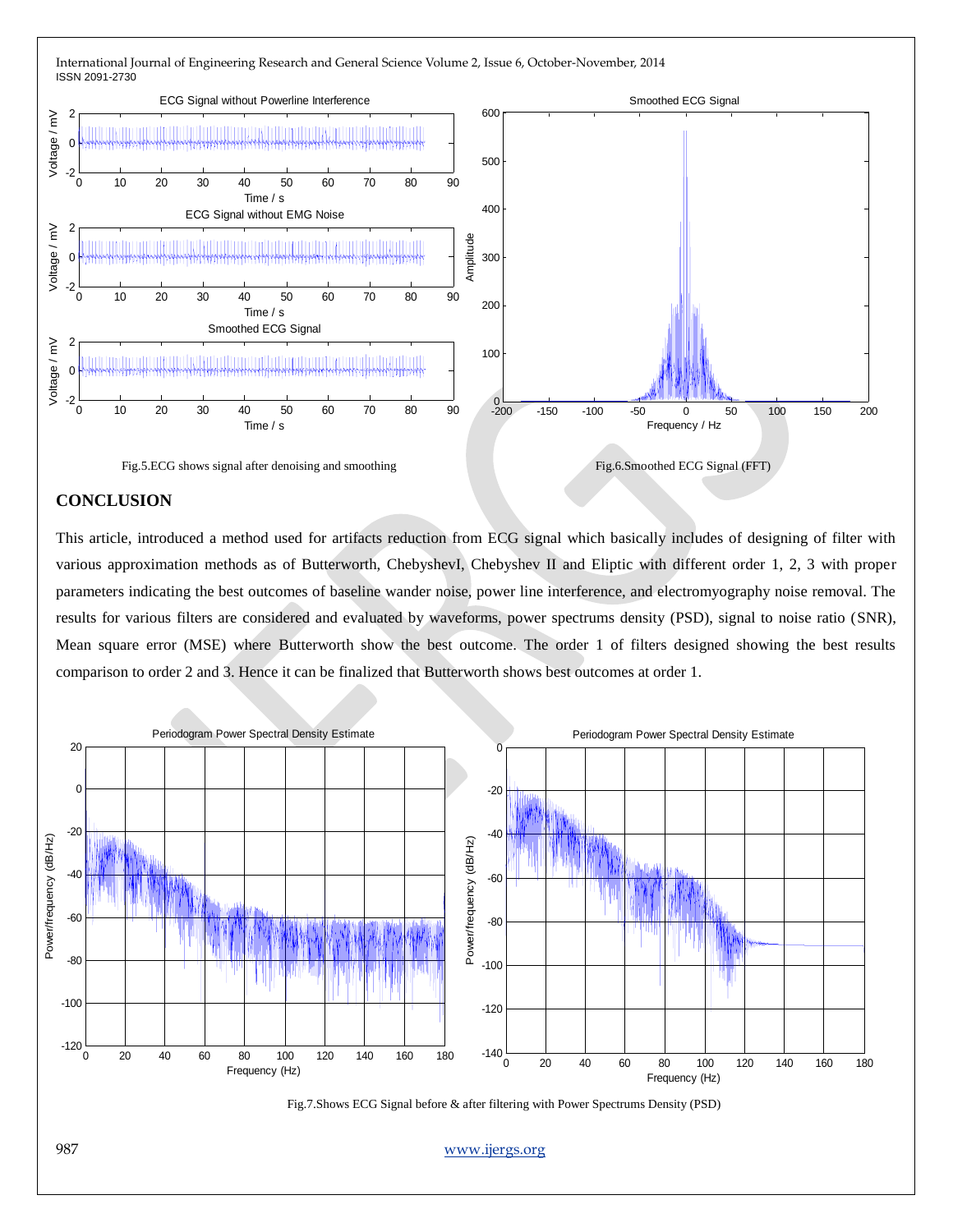# **REFERENCES:**

[1] A.L.Goldberger and E.Goldberger, *ClinicalElectrocardiography.St.Louis, MO: Mosby,* 1977.

[2] J.Pan and W.J.Tompkins,"A real-time QRS detection algorithm,"IEEE Trans.*Biomed Eng.,* vol.BME-32, pp.220-236, Mar.1985.

[3] D.T.Kaplan," Simultaneous QRS detection and feature extractiondiology. Los Alamitos, CA: IEEE Copput.SOC .Press, 1991, pp.503-506.

[4] P.Davery,"A new physiological method for heart rate correction of the QT interval,"in *Heart,*1999,VOL.82,PP.183-186.

[5] G.B.Moody,R.G.Mark,A.Zoccola,and S.Mantero"Derivation of repiratory signals from multi –lead ECGS,"in *Comput,Cardioal.,*1985,vol.12,pp.113-116.

[6] G.B.Moody,R.G.Mark,M.A.Bump,J.S.Weinstein,A.D.Berman,J.E Mietus,and A.L.Goldberger,"Clinical validation of the ECGderived respiration (EDR)technique, *compute. Cardiol, vol.13, pp.507*-510, 1986.

[7] M.Malik and A.J.Camm,*Heart Rate Variability.*Armonk,NY:Futura,1995.

[8] A.L.Goldberger,L.A.N.Amaral,L.Glass,J.M.Hausdoroff,P.C.P.Ch.Ivanov,R.G.Mark,J.E.Miertus, G.B.Mody,C.K.Peng, and H.E.

Stanley,"Physiobank,physiotoolkit,and physionet: components of a new research resource for complex physiologic

signals,"*Circulation,*vol.101,no.23,pp.e215-e220,2000.

[9] B.Chandrakar,O.P.Yadav and V.K.Chandra,"A Survey Of Noise Removal Techniques For Ecg Signal. "In International Journal of Advanced Research in Computer and Communication Engineering vol.2.Issue 3, pp.1354-1357, March2013.

[10] Patrick E. McSharry3, Gari D. Clifford, Lionel Tarassenko, and Leonard A. Smith "A Dynamical Model for Generating Synthetic Electrocardiogram Signals". IEEE Transaction on Biomedical Engineering.vol.50.

[11] JS Sqrensen, L.Johannesen,USL Grove,K Lundhus,J-P Couderc,C Graff."A Comparison of IIR Wavelet Filtering for Noise Reduction of the ECG".Computing in Cardiology 2010;37:489-492.

[12] A.Kam,A.Cohen. "Detection of Fetal ECG With IIR Adaptive Filtration And Genetic Algorithms" [Acoustics, Speech, and Signal](http://ieeexplore.ieee.org/xpl/mostRecentIssue.jsp?punumber=6110)  [Processing, 1999. Proceedings., 1999 IEEE International Conference](http://ieeexplore.ieee.org/xpl/mostRecentIssue.jsp?punumber=6110) . 2335 - 2338 vol.4, 15-19 Mar 1999.

[13] Soo-Chang Pei, Chien-cheng Tseng. "Elimination of AC Interference Electrocardiogram Using IIR Notch Filter with Transient Suppression" IEEE Transactions on Biomedical Engineering, VOL.42, NO.11, November 1995.

[14] Nalini Singh, Jhansi, J.P. Saini, Shahanaz Ayub, "Design of Digital IIR Filter for Noise".2013 5<sup>th</sup> International Conference on Computational Intelligence and Communication.

[15] Sande Seema Bhogeshwar ,M.K.Soni,Dipail Bansal," Design of Simulink Model to denoise ECG Signal Using Various IIR & FIR Filters".2014 International Conference on Reliability, Optimization and Information Technology